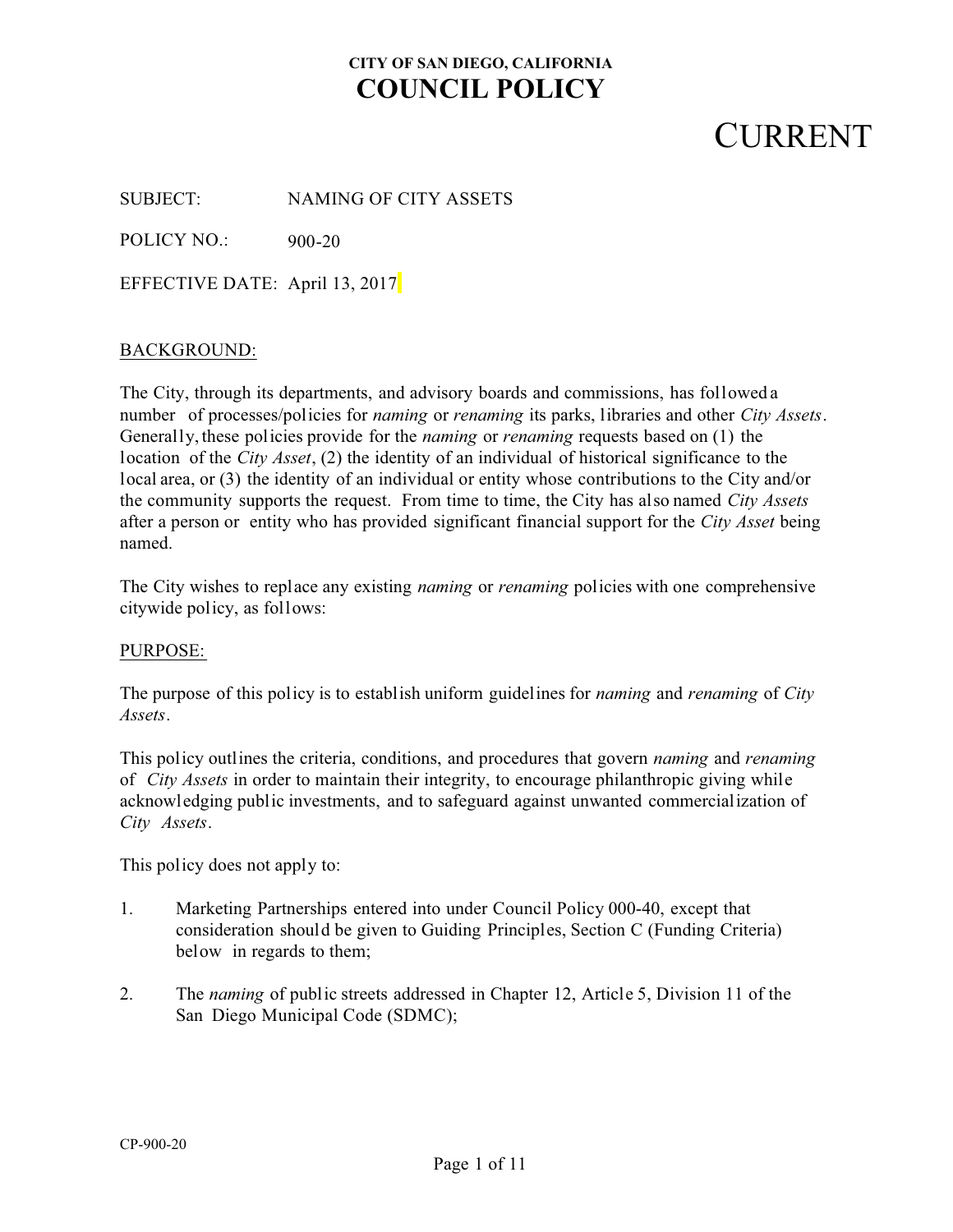### **CURRENT**

- 3. Artworks, which are exempt from this Council Policy. Artworks are defined and governed by San Diego Municipal Code 26.0701 et seq.;
- 4. Public safety-related *City Assets* ;
- 5. Council Policy 100-02 (Donation Acceptance);
- *6. Donor Acknowledgement*; and
- 7. Council Policy 200-10 (Honorary Street Names).

#### **DEFINITIONS**

For the purpose of this policy, the following definitions apply:

*Board:* Board as recognized by the San Diego Municipal Code (SDMC) and/or City Charter.

*City Assets:* Tangible or intangible items of value that are owned or created by the City, including but not limited to both *City facilities* and leaseholds that do not succeed 35 years and/or that confer ownership rights by agreement. This definition does not include Artworks, which are city assets under San Diego Municipal Code 26.0701 et seq.

*City Facility (included in City Assets):* Any part of real property or structure owned by the City or for which *naming* rights are conferred by agreement, including, but not limited to parks, libraries, *Recreational Facilities* buildings, parking facilities, interior or ancillary features that are a part of, or within, a larger facility and other City facilities.

*City Sponsored or Recognized Support Group:* May include, but is not limited to: recreation councils, "friends of" organizations, Community Planning Groups, town councils, or similar entities.

*Commission:* Commission as recognized by the SDMC and/or City Charter;

*Department Director:* Appointed director of the department that owns the *City Asset* eligible for *naming* or *renaming*. The director may assign this responsibility to other department staff within their delegation of authority.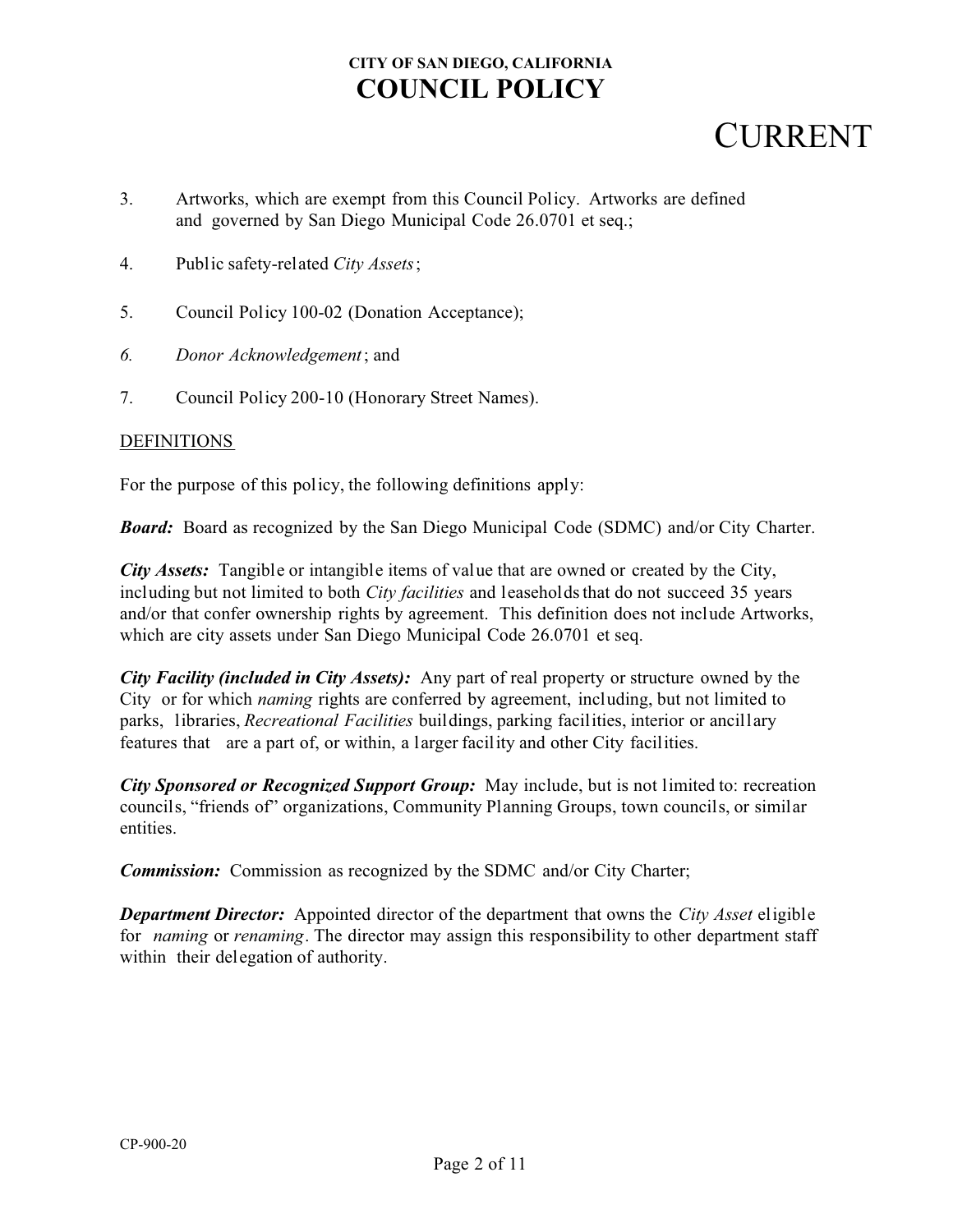# **CURRENT**

*Donation* or *gift***:** A monetary (cash) contribution, endowments, personal property, real property, financial securities, equipment, in-kind goods or services, or any other *City Asset* that the City has accepted and for which the *donor* has not received any goods or services in return. For purposes of this Council Policy, the terms "donation" and "gift" shall be synonymous.

*Donor:* A person or other legal entity that proposes or provides a *donation* to the City.

**Donor Acknowledgement:** Excluding *naming*, donor acknowledgement is permanent writing on plaques, walls, stone carvings, pavers, bricks, electronic display, or interpretive signs that are temporary or permanent and are used to recognize the financial contribution of a *donor*.

*Funding:* Financial or in-kind resource to provide funding that might result in *naming* or *renaming*.

*Funding Source:* The source of *funding* which can include individuals, nonprofit organizations, and for-profit entities.

*Naming:* The selection and approval by the City for the initial *naming* of a *City Asset* other than streets within the public right of way.

*Non-profit Organization:* A corporation or an association that conducts business for the benefit of the general public without shareholders and without a profit motive.

*Recreational Facility (included in City Assets):* Major structures such as community centers, aquatic facilities, picnic shelters/pavilions, athletic courts, and fields.

*Renaming:* The selection and approval by the City for a new name of an existing *City Asset* other than streets within the public right of way.

*Sign Ordinance:* The City's sign regulations contained in SDMC §§ 142.1201 – 142.1292.

#### POLICY:

The policy of the City is to reserve *naming* or *renaming* of *City Assets* for circumstances that will best serve the City's interests and ensure a worthy and enduring legacy for the City. To this end, the City supports *naming* or *renaming* requests within the following broad categories: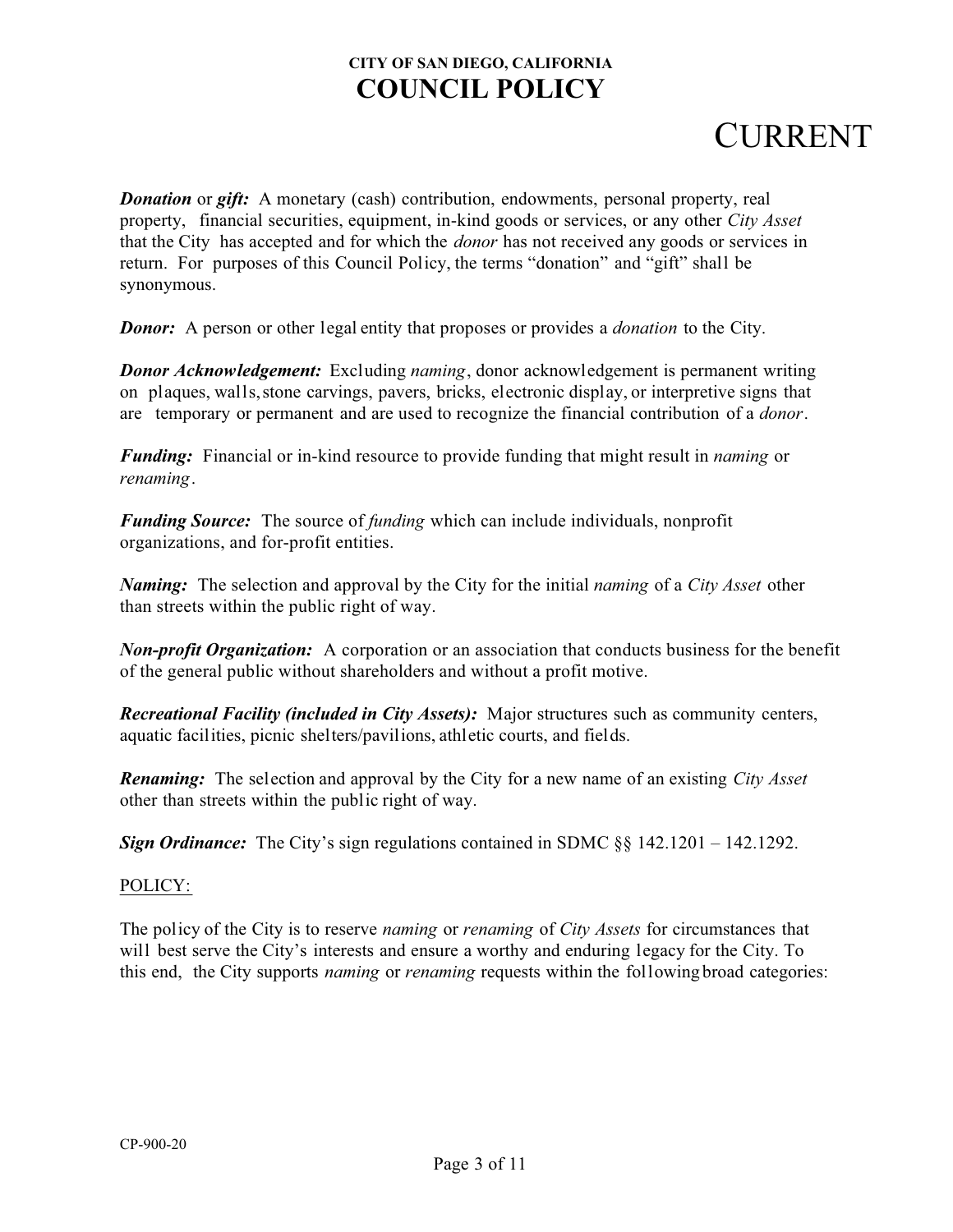# **CURRENT**

- 1. Location. As a general policy, a name should assist the public in identifying its location. The City shall first consider the name of the community area, the names of nearby geographic features, and the names of adjacent schools and streets when it is considering a *naming*/*renaming* request.
- 2. Significant Events, People, and Places. The history of a major event, place, or person may play an important role to preserve and honor a community's history, landmarks, or prominent geographical features. The City may name a *City Asset* for a major event, place, or person of social, cultural or historical significance to the local area when the *City Asset* is associated with or located near the events, people, or places of social, cultural or historical significance. The relationship of the event, person, or place to the *City Asset* must be demonstrated through research and documentation.
- 3. Outstanding Individuals. This category is designed to acknowledge individuals who have made substantial contributions to benefit the City, local community, park and recreation system, or public library. Naming or renaming a City Asset for an outstanding individual is encouraged for those person's whose significance and good reputation have been accepted in the community, City and/or State/National history. If it is not appropriate to name the larger City Asset after an individual, then naming or renaming can be subordinate to the name of the larger City Asset or the City may name an area or portion of the City Asset after an individual, including but not limited to a meeting room, structure, fountain, or garden.

In considering the *naming* or *renaming* of a *City Asset* after an individual, priority will be given to those who made a sustained and lasting contribution to:

- a. The City of San Diego
- b. The State of California
- c. The United States of America
- *4. Major Donations* . The City has benefited from the generosity of residents, organizations, and businesses. The significance of *funding* may warrant acknowledging the *funding source* through *naming* or *renaming.*
	- a. The threshold for *naming* or *renaming* a *City Asset* for an individual, organization, or business when *funding* is involved should include a *donation* agreement and one or more of the following: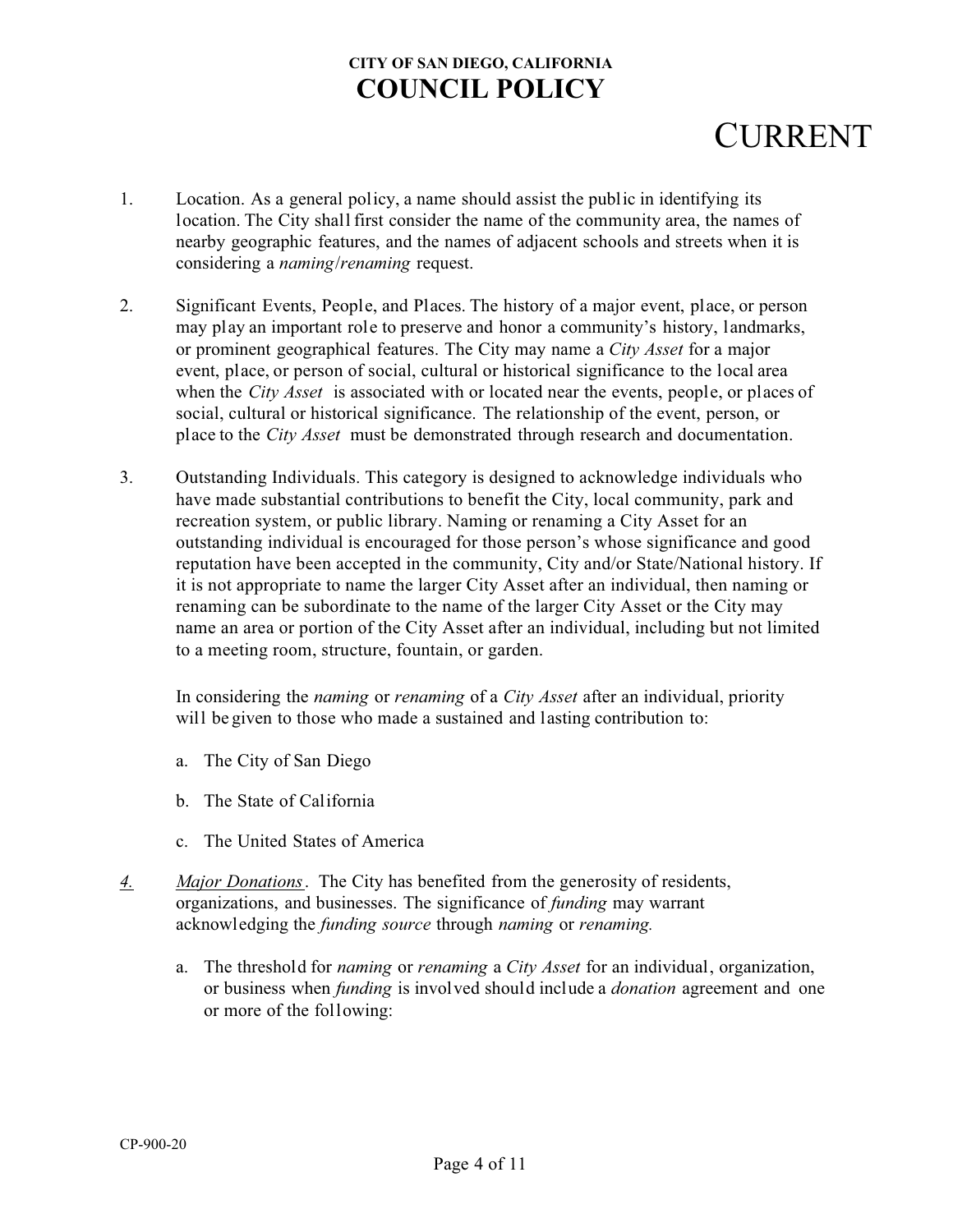# **CURRENT**

- i. A significant contribution towards the capital construction costs of the structure;
- ii. A deed to the City of land for the majority of the *City Asset* by the *donor*; and/or
- iii. A twenty-year endowment for the continued maintenance and operations of the *City Asset*.
- *b. Donors* seeking *naming* or *renaming* rights for major *donations* with respect to an individual should use the guidelines for Outstanding Individuals above.

#### **GUIDING PRINCIPLES**

- A. General Provisions
	- 1. In considering proposals for the *naming* or *renaming* of a *City Asset*, the City will consider whether the proposed name will:
		- a. Engender a strong positive image consistent with the City's goals and values;
		- b. Be appropriate relative to the *City Asset*'s location and/or history;
		- c. Incorporate the assigned historic name if the *City Asset* is a designated historical resource listed on the local, State, or National Register of historic resources;
		- d. Have historical, cultural, or social significance for future generations;
		- e. Commemorate places, people, or events that are of continued importance to the City, community, region, or state;
		- f. Have symbolic value that transcends its ordinary meaning or use and enhances the character and identity of the *City Asset*;
		- g. Have broad public support; and
		- h. Not result in the excessive commercialization of the *City Asset*.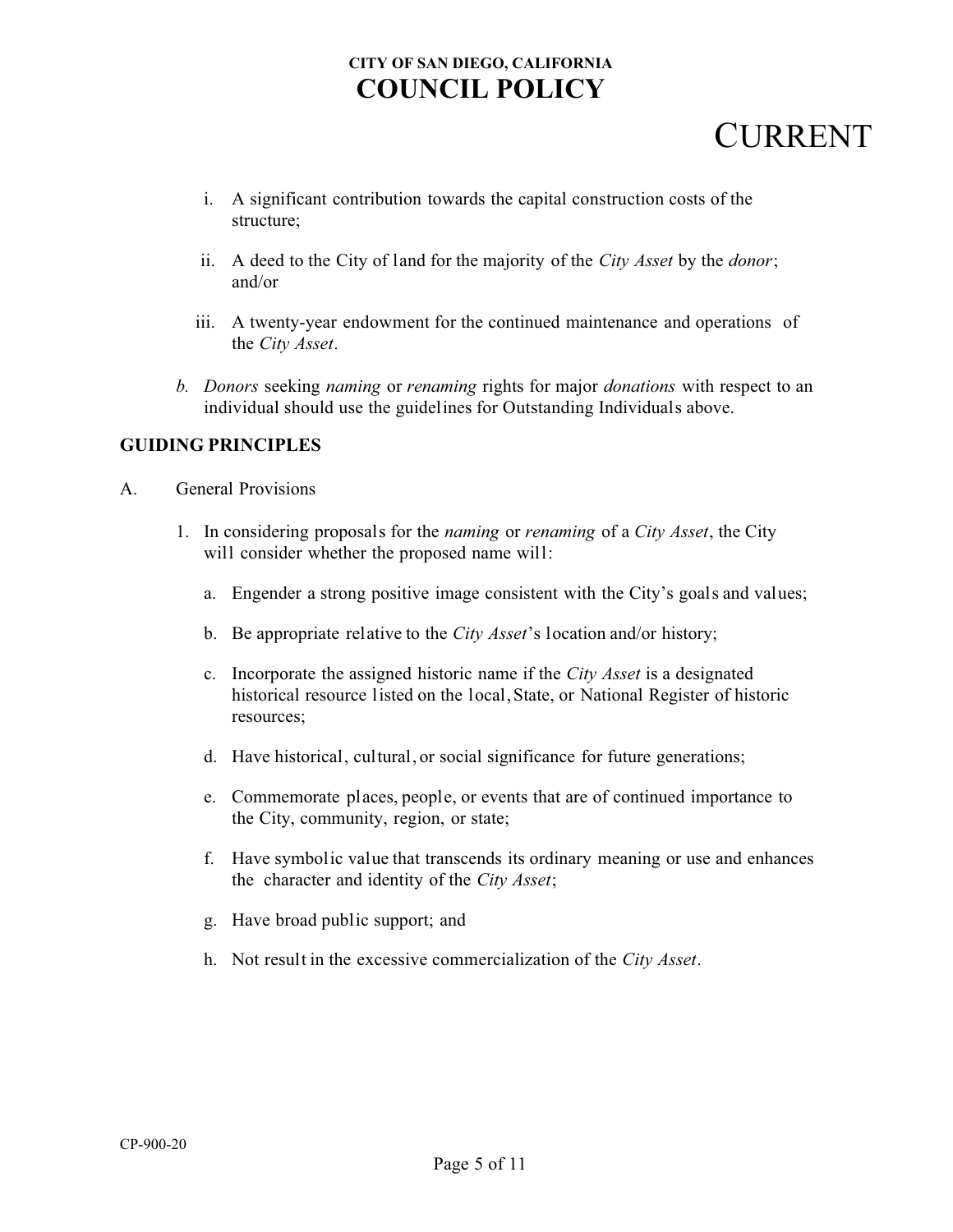# **CURRENT**

- 2. The City will not permit corporate logos, insignias, or advertising slogans in a permanent naming or renaming of a City facility.
- 3. A park or library's official documented name should not include the name of a corporation or business. If an organization or foundation's name consists of one or more individuals' names, then the guidelines for Outstanding Individual *naming* should be utilized.
- 4. When considering the *naming* or *renaming* of a *City Asset* (excluding official documented names of parks and libraries) that includes a business name, *naming* or *renaming* must be for a defined contractual period of time with regard to the life of the *City Asset*.
- 5. All related signage shall complywith the *Sign Ordinance*.
- 6. The City shall retain full editorial control over all related signage subject to the *Sign Ordinance* and adhere to the below criteria.
	- a. Any physical form of on-site recognition shall not interfere with visitor use or routine operations.
	- b. The form of any on-site recognition shall:
		- i. Be of appropriate size and color within the design scheme of the facility;
		- ii. Not dominate the sign in terms of scale or color;
		- iii. Not detract from surroundings or any interpretive messages; and
		- iv. Be subject to review and approval by the *Department Director*.
- *B. Funding* Acceptance Criteria. The City may not accept *funding* as part of a *naming* or *renaming* proposal that would create any conflict of interest, as set forth in the City's Ethics Ordinance (Chapter 2, Article 7, Division 35 of the SDMC) and the Fair Political Practices Commission regulations (Title 2 of the California Code of Regulations, sections 18110 – 18997). The following principles form the basis of the City's consideration of *naming* or *renaming* proposals based on *funding* of a *City Asset*: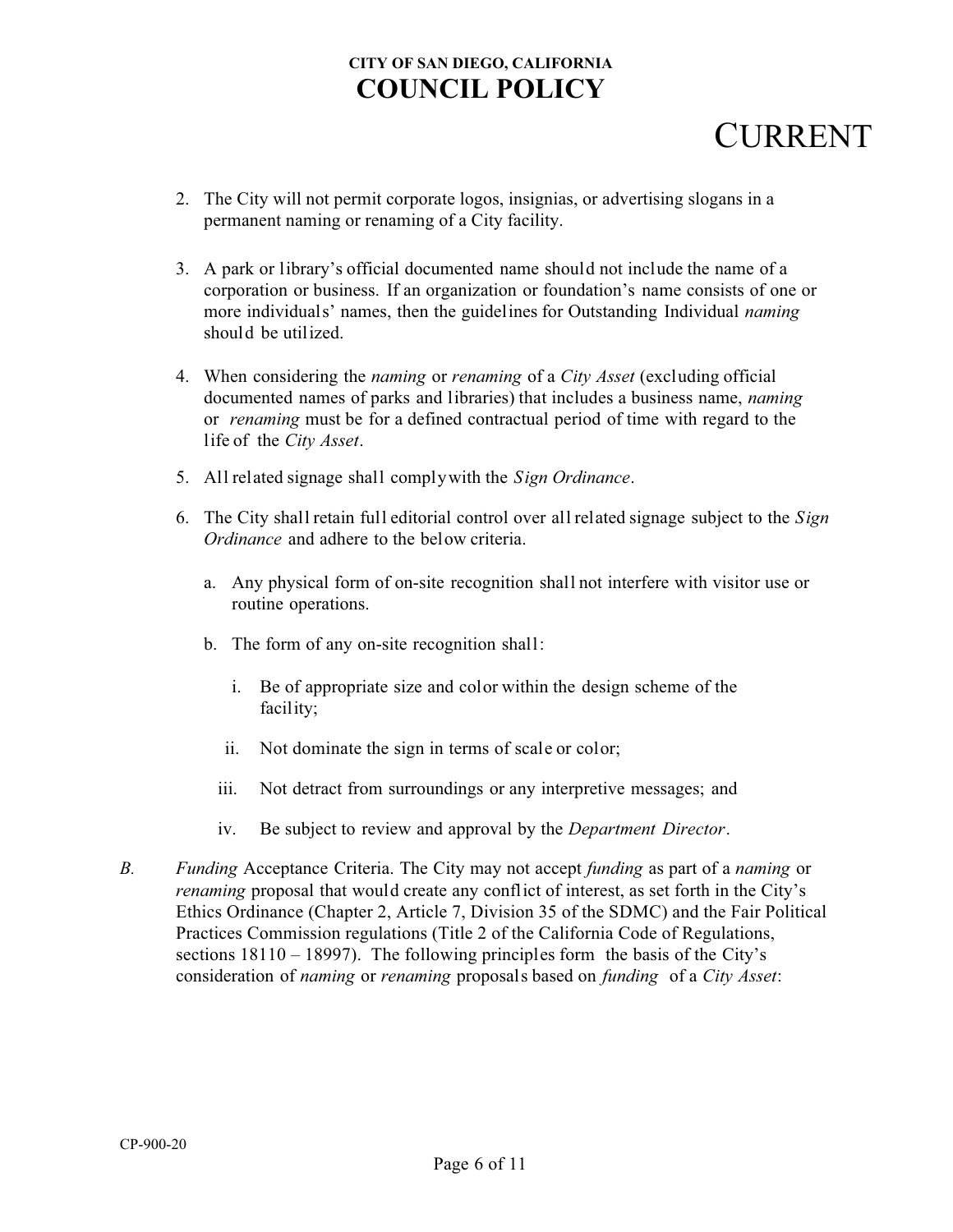# CURRENT

- 1. The mission of a *Funding Source* must not compete, impair or conflict with the policies, goals or operations of the City;
- 2. The *funding source* must provide a desirable association according to the Guiding Principles under this Policy; and
- *3. Naming* or *renaming* rights offered are commensurate with the relative value of the *funding*.

#### **PROCEDURES**

- *A. Naming* or *Renaming* Application Process
	- 1. Applicants and proposers (including *City Sponsored* and/or *City Recognized Support Groups*) shall submit their *naming* or *renaming* proposal to the *Department Director* depending on asset type.
	- 2. If applicant's proposal follows the intent of this Council Policy, the *Department Director* shall make a proposal in writing for *naming* or *renaming* of a *City Asset* as follows:
		- a. For library facilities, the *Department Director* will make the proposal to the Board of Library Commissioners.
		- b. For parks and *recreational facilities*, the *Department Director* will make the proposal to the Park and Recreation Board*.*
		- c. For other *City Assets,* the *Department Director* will make the proposal to the appropriate Deputy Chief Operating Officer for the City Facility for which the *naming* or *renaming* is proposed.
		- d. Other City staff may review and provide input on the proposal for *naming* or *renaming*.
	- 3. Written proposals must, at a minimum, include the following information:
		- a. The proposed name;
		- b. Reasons for the proposed name, including a discussion of the criteria identified in this policy;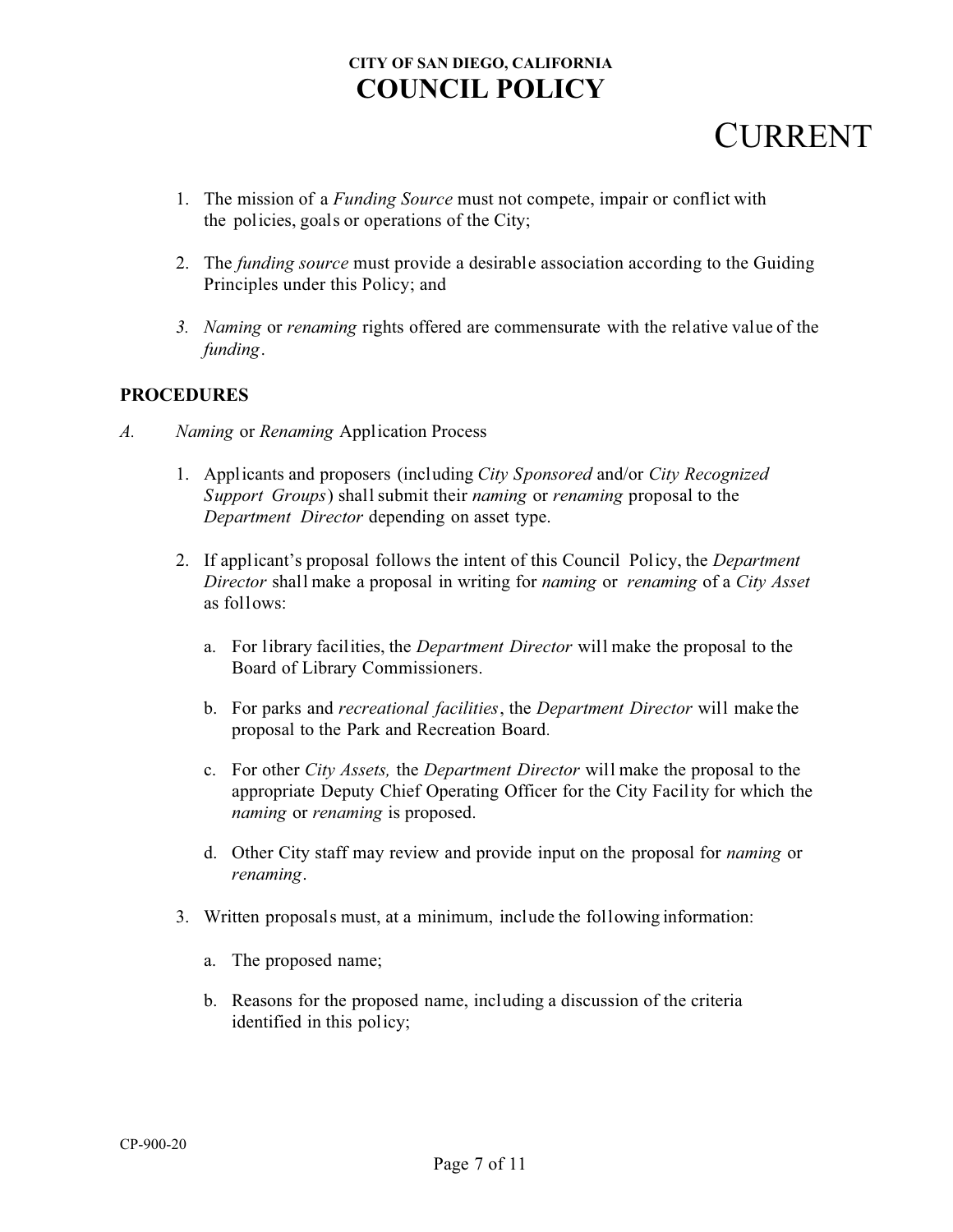## **CURRENT**

- c. The amount of the *donation* or *funding* provided for the *City Asset*, if applicable;
- d. Written documentation outlining community support for the proposed name; and
- e. If proposing to *rename* a *City Asset*, justification for changing an established name.
- *B. Naming* and *Renaming* Review Process
	- 1. Upon receipt of a *naming* or *renaming* proposal for any *City Asset*, the *Department Director* reviewing the *naming* or *renaming* proposal shall consider the following items in the review, including but not limited to, the following:
		- a. Submit the proposal to appropriate City historical staff to review the California Historic Resources Inventory Database (CHRID) to determine if the *City Asset* is a Designated Historical Resources with an assigned historic name;
		- b. Ensure that supporting information has been authenticated;
		- c. If the *City Asset* is a Designated Historical resource listed on the local, State or National Register of Historic Places, any on-site recognition shall comply with the U.S. Secretary of the Interior's Standards for the Treatment of Historic Properties and shall be reviewed and approved by the City's Historical Resources staff according to those standards;
		- d. Ensure compliance with Charter section 225 (Mandatory Disclosure of Business Interests);
		- e. Consider the impact of the *naming* or *renaming* to the community; and
		- f. Consider the cost of implementation and signage, and identify the *funding* to cover such costs.
	- 2. The *Department Director* will submit the proposal to the City Attorney's Office for legal review of the following issues that include, but are not limited to:
		- a. Ownership rights, by agreement or by law; and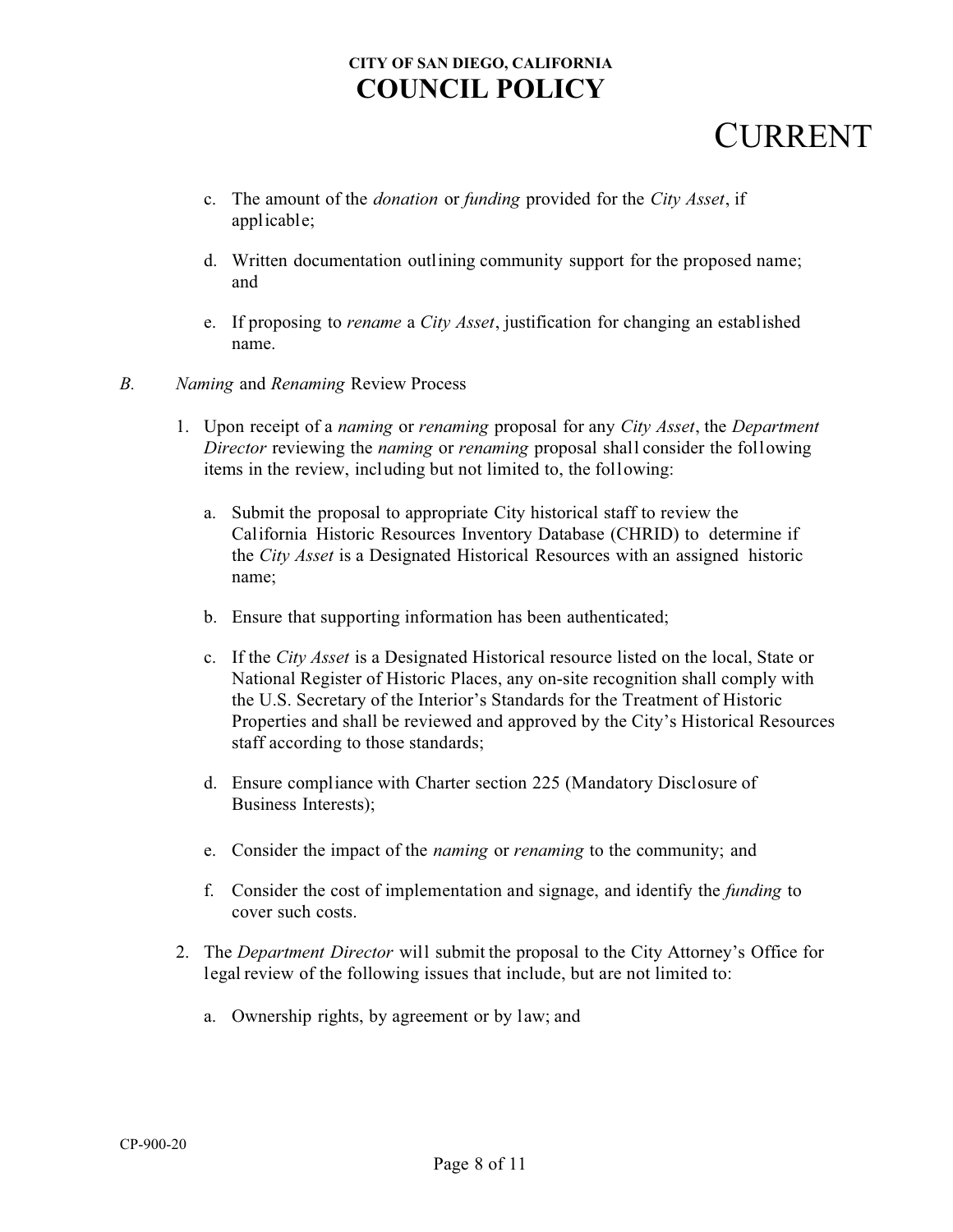# CURRENT

- b. Adherence to City policies, such as the San Diego Charter and SDMC, as well as any local, state, or federal regulation.
- 3. For all *City Assets* other than a library or park that do not involve *funding*, the *Department Director* will submit a recommendation to the Assistant Chief Operating Officer, Chief Financial Officer, or Deputy Chief Operating Officer as appropriate for review. The *Department Director* will submit the proposal for final approval of *naming* or *renaming* to the Chief Operating Officer. Prior to approval, City staff will notify the applicable Council District(s) and publish a notice with 30 days for comments by the public that will be taken into consideration by the Department Director following the process outlined herein.

If a *naming* or *renaming* request is for a library or park and does not involve *funding*, then the *Department Director* will advise the applicable board or commission who will invite comments from relevant community groups or associations.

- C. The City, in its sole discretion, may:
	- 1. Reject *naming* or *renaming* proposals or remove existing *naming* that portray or include depictions, words, or phrases that the City reasonably deems to be harmful, controversial or otherwise do not support the guiding principles stated in this policy; and
	- 2. Reserve the right to rename any *City Asset* for any reason, for instance if the resident, organization, or business for which it is named turns out to be disreputable, becomes disreputable or does not otherwise support the Guiding Principles set forth in this Policy.

#### **FUNDRAISING GUIDELINES**

From time to time, the City may receive offers for outside support groups to identify donors to fundraise for specific *City Assets* in exchange for *naming* rights. *City Sponsored or Recognized Support Groups* intending to fundraise (excluding *Donor Acknowledgement* programs) for multiple *naming* rights or major projects must take the following steps:

1. Develop recommendations for *naming* opportunities with gift levels prior to receiving gifts and offering *naming* rights to prospective donors.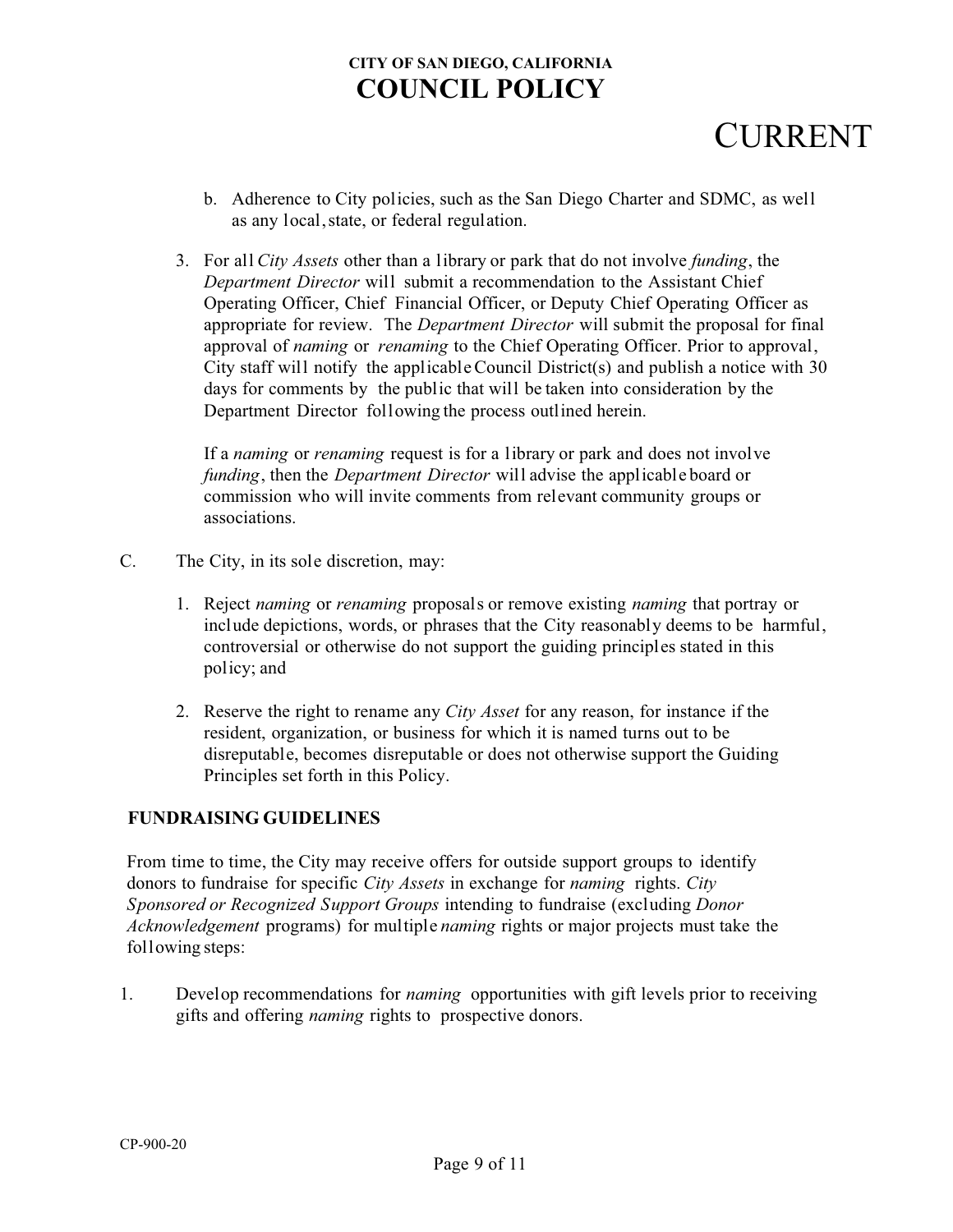## **CURRENT**

- 2. Draft and submit recommended *naming* opportunities with gift levels to the *Department Director* for review.
- 3. Upon receipt of recommended naming opportunities with gift levels,the *Department Director* reviewing the *recommendation* will consider the following items in the review, including, but not limited to, the following:
	- a. Submit the request to appropriate City historical staff to review the City's CHRID to determine if the *City Asset* is a Designated Historical Resource with an assigned historic name;
	- b. Ensure that supporting information has been authenticated;
	- c. If the *City Asset* is a Designated Historical Resource listed on the local, State or National Register of Historic Places, any on-site recognition shall comply with the U.S. Secretary of the Interior's Standards for the Treatment of Historic Properties and shall be reviewed and approved by the City's Historical Resources staff according to those standards;
	- d. Ensure compliance with Charter section 225 (Mandatory Disclosure of Business Interests);
	- e. Consider the community impact;
	- f. Consider the impact of the *donation* or *funding* to the completion of a project, if applicable; and
	- g. Consider the cost of implementation and signage, and identify the *funding* to cover such costs.
- 4. The *Department Director* will submit the proposal to the City Attorney's Office for legal review of the following issues that include, but are not limited to:
	- a. Ownership rights, by agreement or by law; and
	- b. Adherence to City policies, such as the San Diego Charter and SDMC, as well as any local, state, or federal regulation.
- 5. Upon completion of the above steps, the *Department Director* will work with the City Attorney to prepare a draft agreement with the *City Sponsored or Recognized Support Group*.